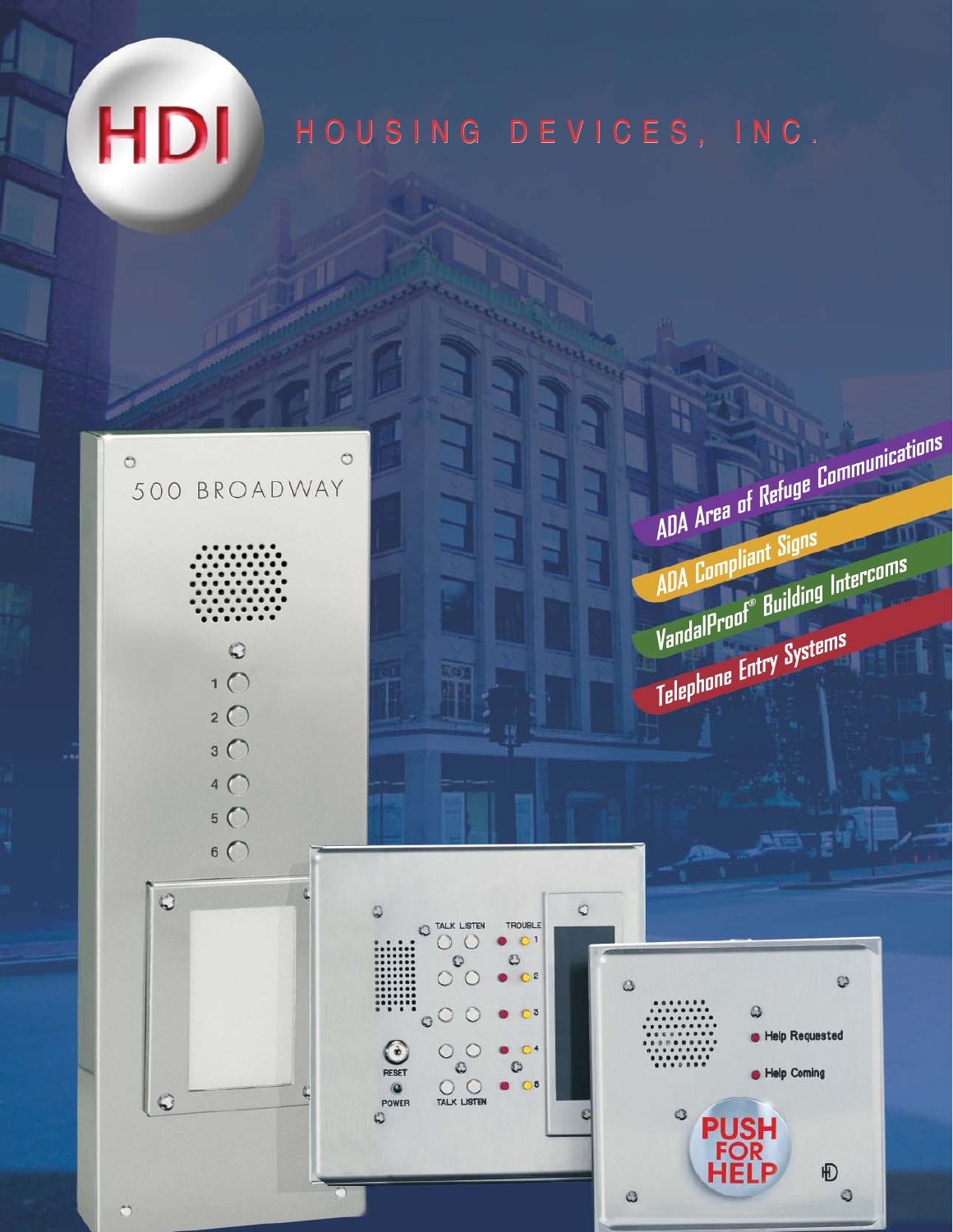### HOUSING DEVICES, INC.(HDI)

was established in 1978 to serve the entry security and emergency communications needs of commercial and multi-unit building architects, engineers, developers, owners and managers. Housing Devices' vandal resistant stainless steel building entry intercoms and ADA compliant emergency call systems are designed to provide years of long lasting trouble-free performance to assure your peace of mind in today's security conscious environment.

Today, HDI's broad range of products also includes telephone entry systems, CCTV and customized access control applications for commercial and residential properties. Since introducing our first vandal proof 16-gauge stainless steel building intercom system, Housing Devices has expanded its range of products and services to help our customers meet the Area of Rescue emergency call system requirements and specifications of the United States Government Americans with Disabilities Act (ADA).

HDI also offers architectural products for developers of luxury buildings. Our solid brass line of intercom lobby panels and luxurious brass vertical mailboxes for apartment and office buildings, tenant directories, and other brass access control systems provide security to residents while enhancing any building's lobby or public area.

We continue our mission to be the company of choice for architects, engineers, developers, management companies and contractors specifying or purchasing innovative, cost-effective products in the intercom, emergency call and access control products marketplace.

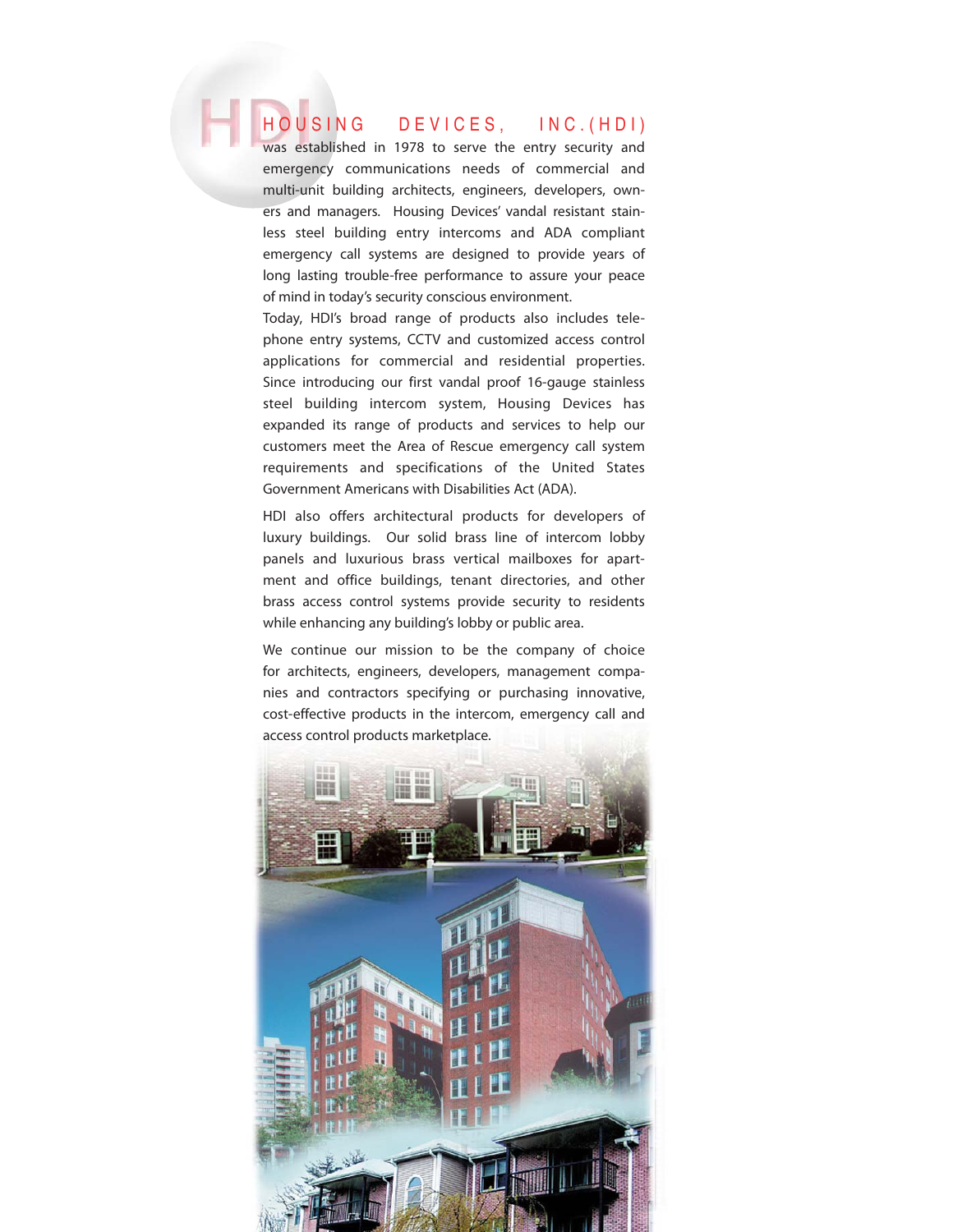### ADA 100® Area of Rescue/Refuge



Inspired by the Americans with Disabilities Act, our top selling ADA 100® vandal resistant emergency call system is a modular, hands free emergency call system with both audio and visual alarms, a large 3" round PUSH FOR HELP button, and built in supervision capabilities designed to comply with the building Area of Rescue/Refuge requirements as specified by the US ADA Act. The ADA 100 is a fully expandable emergency call system and may be used as an independent system with its own battery backup system.

Developed from years of actual field installers' experiences at hundreds of building sites, ADA 100 is easy to install and designed to provide years of low cost and trouble free use with virtually no maintenance needed.







### STANDARD FEATURES:

- Vandalproof 16-gauge stainless steel construction
- Surface or flush mounted
- Area station supervision circuits
- Dual audio and visual alarms for the hearing and visually impaired
- Custom engraved area station location labels
- Keyed master station reset switch
- Modular design provides for any number of area stations
- No telephone lines needed (hard-wired)
- Engraved, replaceable directory

#### OPTIONAL FEATURES:

- Recorded voice dialer or pager option (ADA-2100)
- UL listed battery backup system (ADA-BBU-UL)
- Master Station desktop base (ADA-DTB)
- Blue (24 VDC) area station flashing strobe light
- Braille instructional signs (stainless steel frame)
- Weather hood in stainless steel or solid brass
- Illuminated Area of Rescue Assistance signs with independent battery backup
- Custom sizes available
- Multiple master stations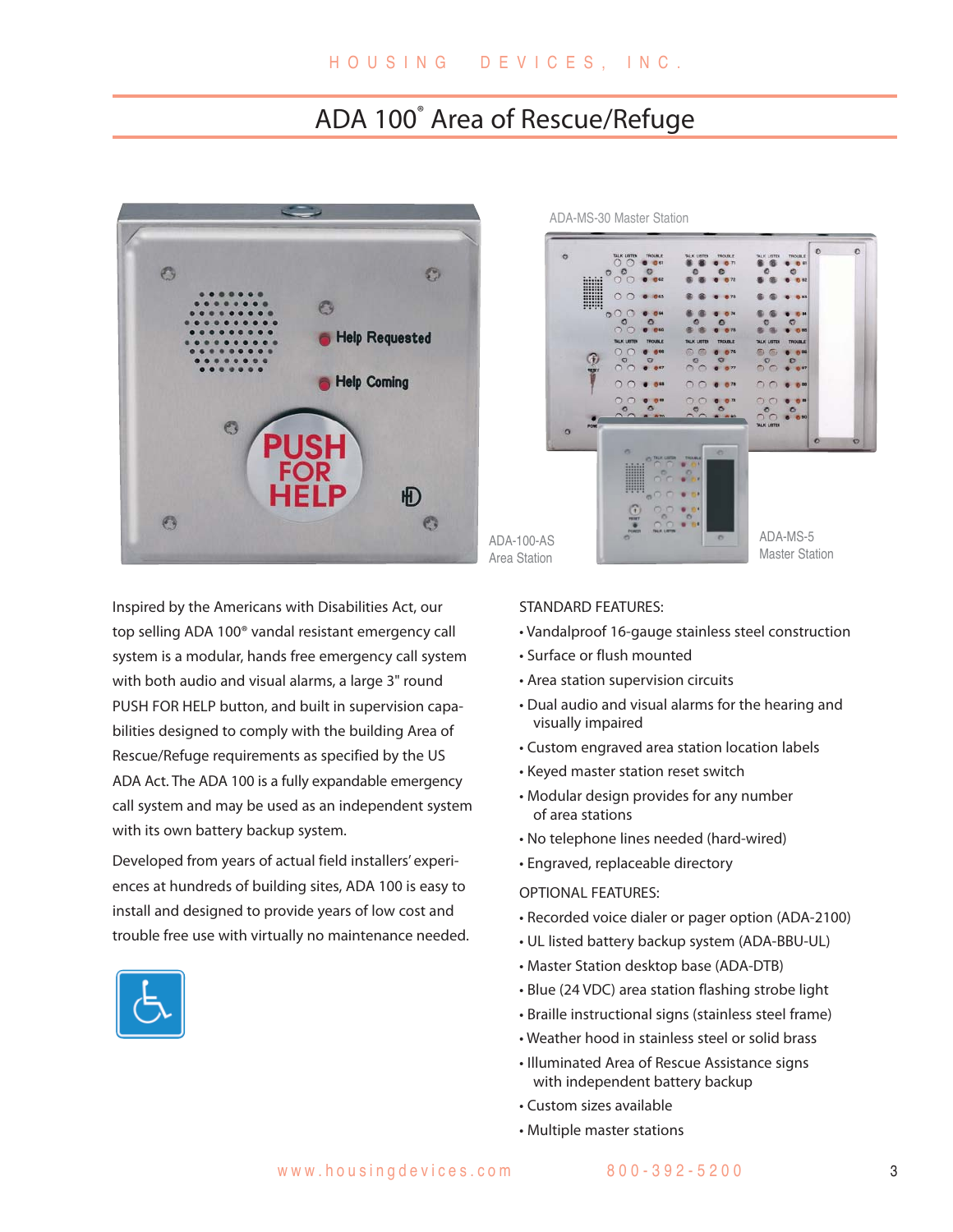### ARCU-10 Area of Refuge Command Unit



#### STANDARD FEATURES:

- Use with up to 10 ADA-1000 on the same phone line
- Coordinate and control in-building rescue in the event of an emergency
- Audible alert sounds when ADA-1000 places call until ADA-ARCU-10 joins conversation
- Rescue personnel pick up the ADA ARCU-10 phone and talk with ADA-1000 stations and any existing emergency call
- Brushed stainless steel face plate, steel enclosure, coil cord
- Full ADA, ASME A17 & B44 Elevator Code compliance
- Large engraved 3" Inch PUSH FOR HELP button
- Duplex communication
- Engraved lettering not silk screened
- Variable Conversation time capable
- PBX and Central office line cable
- Momentary Dry Contacts
- Automatic dialer with programmable 31 digit dialer memory

### OPTIONAL FEATURES:

- Flush or surface mounting (ADA-1000)
- Engraved Braille Signs
- Illuminated Area of Rescue Assistance Signs with or without Battery Back-Up
- Blue, red, amber or white strobes
- AC or DC power
- Model ADA-ARCU-10 dimensions: 12-1/8"W x 12-1/8"H x 2-1/4"D
- Model ADA-1000 dimensions: 9"W x 9"H x Flush 9-1/4"W x 9-1/4"H x 2" surface

#### SYSTEM OPERATION:

- All features of the ADA-1000 operate the standard way.
- The ADA-ARCU-10 allows emergency personnel to check the status of each zone and to talk with each ADA-1000 on an individual basis or all of them together.
- A lighted GREEN LED by Rescue Services indicates that an emergency call is in progress
- If an emergency call is in progress, by lifting the handset on the ADA-ARCU-10 unit you automatically join the conversation. At this point they can place any or all ADA-1000 on hold by pushing the hold button corresponding to that unit, this will leave them talking to the called party, or you can disconnect the called party by pressing the Disconnect Call to Rescue Services, this will leave you talking to the ADA-1000. (zones)

環

• If there is no emergency call in progress you can call into any or all ADA-1000 by pressing the corresponding TALK button on the unit

#### BASIC SET-UP & WIRING:

- 120vac power
- 2-wire analog telephone line to ADA-ARCU-10
- 4-wire connection between ADA-1000 & ADA-ARCU-10
- 120vac to 12vac step down transformer of the ADA-1000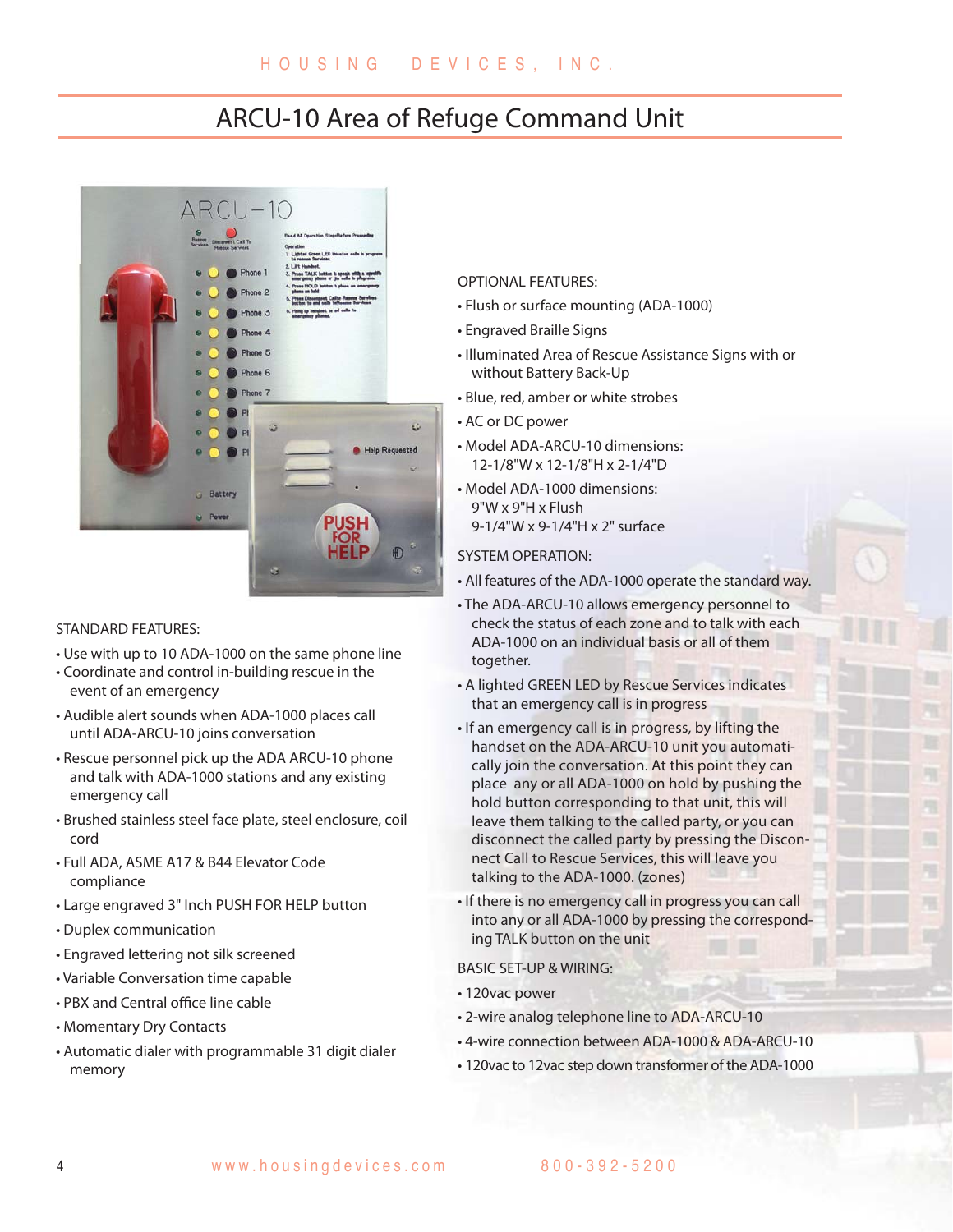## ADA 1000 ® Area of Rescue/Refuge



When a hard wired system isn't an option, our vandal resistant ADA 1000™ Area of Rescue/Refuge Phone System is the solution of choice. The ADA 1000 is a telephone line connected 16-gauge stainless steel ADA compliant emergency call system featuring Housing Device's trademark 3" round PUSH FOR HELP button, hands-free audio and LED visual alarms.

The ADA 1000 Area of Rescue/Refuge Phone System provides hands-free audio and visual alarms to users and complies with the Americans with Disabilities Act. Installation is easily accomplished with connections to a telephone line and AC power. In the event of a power failure, the ADA 1000's independent battery backup system ensures system functionality and viability.

### STANDARD FEATURES:

- Vandalproof 16-gauge stainless steel construction with engraved lettering
- Visual alarm for the hearing impaired
- Four wire system (two-wire telephone line and two wire 16 volt AC power line)
- Automatic dialer with programmable 31 digit dialer memory
- Two phone number dial out capability
- Five station capability on one telephone line
- Hands-free speaker phone
- Large 3" round stainless steel engraved PUSH FOR HELP **Button**
- Automatic or manual shut off by called party (depends on phone service)
- Variable conversation time capability
- Field and remote programmable with error indicator

ADA 1000

- Field programmable without telephone line or 110 VAC connection
- Recordable station location identifier message (up to 18 seconds)
- Programmable shut off time (1 to 999 minutes)
- PBX and central office lines capability
- 110 VAC powered with power indicator
- Battery backup with five year battery life

#### OPTIONAL FEATURES:

- Weather hood in stainless steel or brass
- Goose neck pedestal mounting
- Engraved Braille signs
- Custom sizes available
- Illuminated Area of Rescue Assistance signs with or without battery backup
- Momentary dry contacts
- 24 VDC system

www.housingdevices.com 800-392-5200 5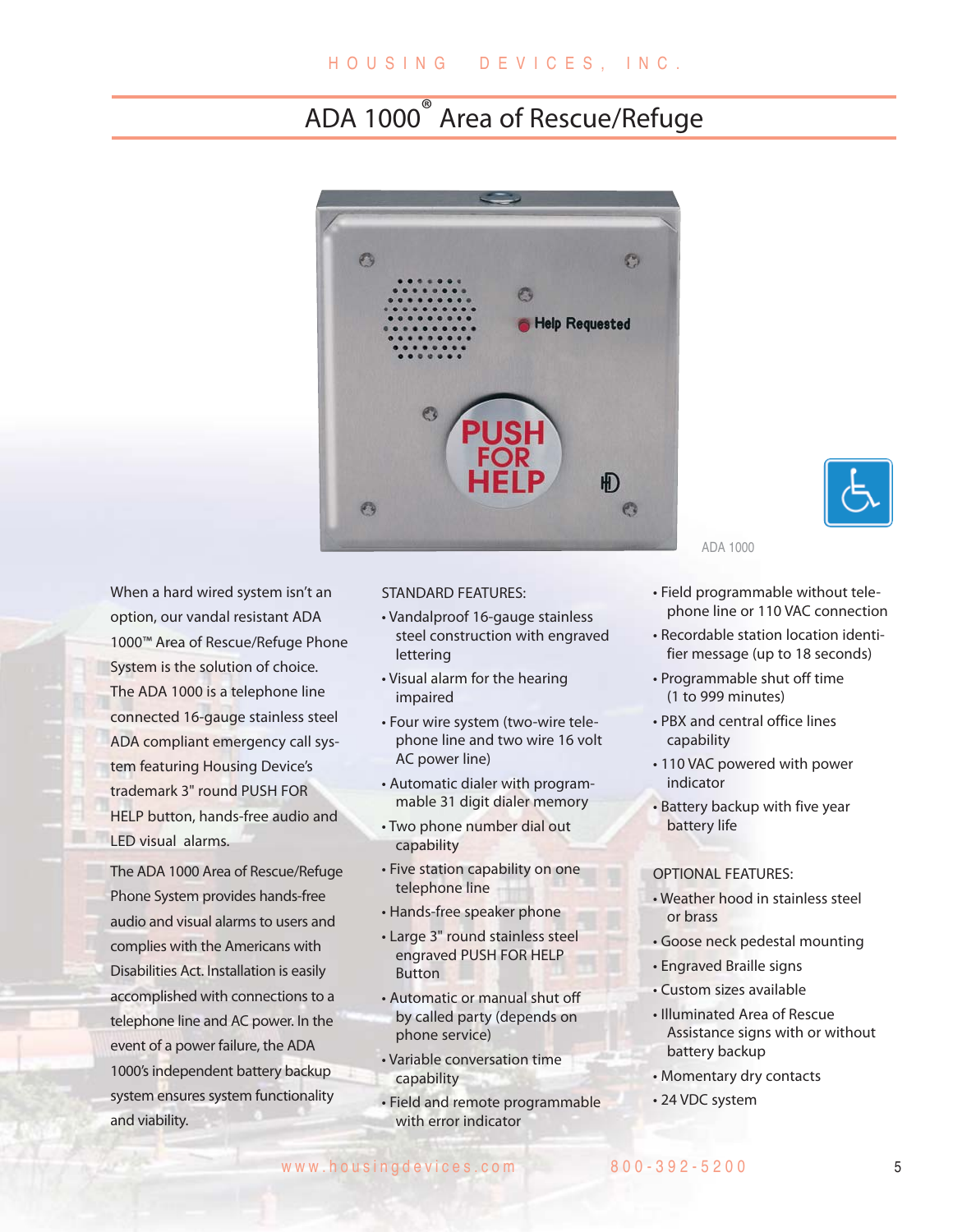## ADA 121 ® Audio Visual Alert System





The popular ADA 121® Audio/Visual Alert System is our own modular add-on device for intercom systems and building doorbells enabling building residents with visual and/or hearing impairments to always be aware of visitors ringing their residence's doorbells. Resident awareness is stimulated via up to 6 distinct tones for the door and telephone and an ultra-bright flashing strobe light. The length of the sound emitted and the strobe flashing may be adjusted from 1-60 seconds and can be reset anytime in between.

The ADA 121 is designed to work with existing residential or building access control systems including doorbell, intercom, and emergency call systems. Applications include hotels, (by code), dorms, assisted living and housing authorities.

### STANDARD FEATURES:

- Vandalproof, 16-gauge stainless steel construction
- Audio and visual alarms for the hearing and visually impaired
- Adjustable timer (alarm)
- Push button rest switch
- On/Off switch and SuperBrite® LED power indicator
- Flashing strobe light
- High volume (90dbA) piezoelectric alarm
- 16 Volts AC wall-mounted, plug-in transformer or 16 Volts hardwired transformer
- 3-GANG mounted
- Remote units available for multiple location installations
- Custom designed systems available
- Tamper-proof mounting hardware

OPTIONAL FEATURES:

- Brass finish
- Battery backup system
- Blue strobe light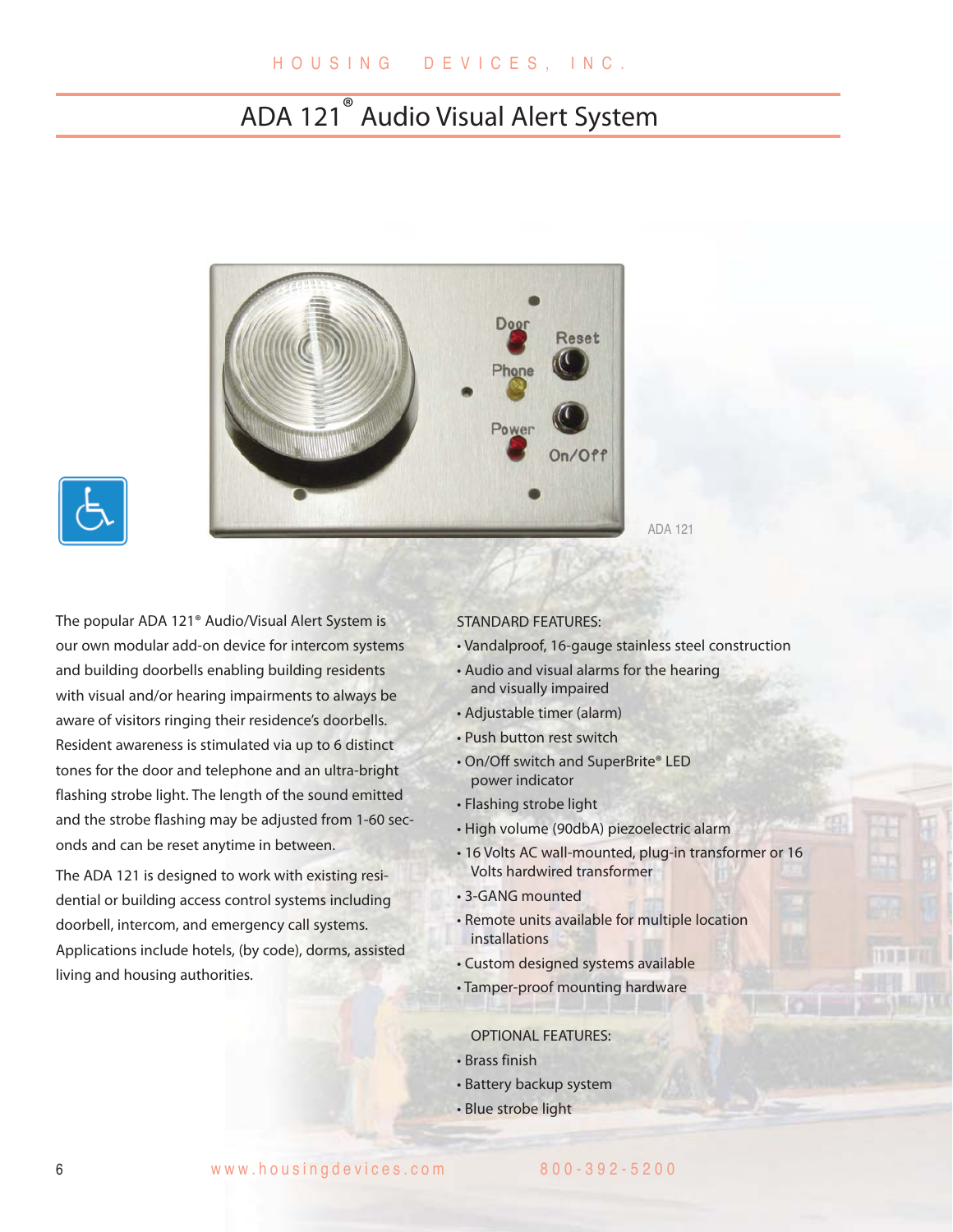### ADA Area of Rescue Signs



HDI-ADA-BS Braille sign

The ADA-IS and ADA-IS-UL are designed to provide a maintenance free, highly visible AREA OF RESCUE ASSISTANCE message under all lighting conditions.

These signs use high brilliance, high reliability L.E.D.s as their internal light source. Power consumption is less than 5 watts for most of these units and anticipated lamp life is more than 50 years.

The ADA-IS and ADA-IS-UL are available with red L.E.D.s and double face configurations. Included is the low-profile canopy for ceiling or end mount. The ADA-IS-UL is supplied standard with long-life sealed nickel cadmium battery.

The HDI-ADA-BS features large ADA compliant 5/8" lettering and a grade 2 Braille typeface for improved visability and reading.



ADA-IS or ADA-IS-UL

SIGN FEATURES:

- Long life, energy efficient RED L.E.D. lamps
- Chevron knockouts
- Rugged 20-gauge all steel frame
- Universal blue ADA wheel chair symbol
- White baked on finish
- Double face configuration with universal mounting hardware
- Universal input for 120 and 277 Volt AC
- Built in down light provides light output at floor level below

#### OPTIONAL BATTERY BACKUP FEATURES:

- Solid state charging current limited (ADA-IS-UL)
- Solid state overload and short circuit protection
- Brownout protection
- Solid state line-latched, low voltage disconnect to protect against deep discharge
- Reverse battery polarity protection
- Meets or exceeds UL, NEC, OSHA, NFPA Life Safety Code and other state and local codes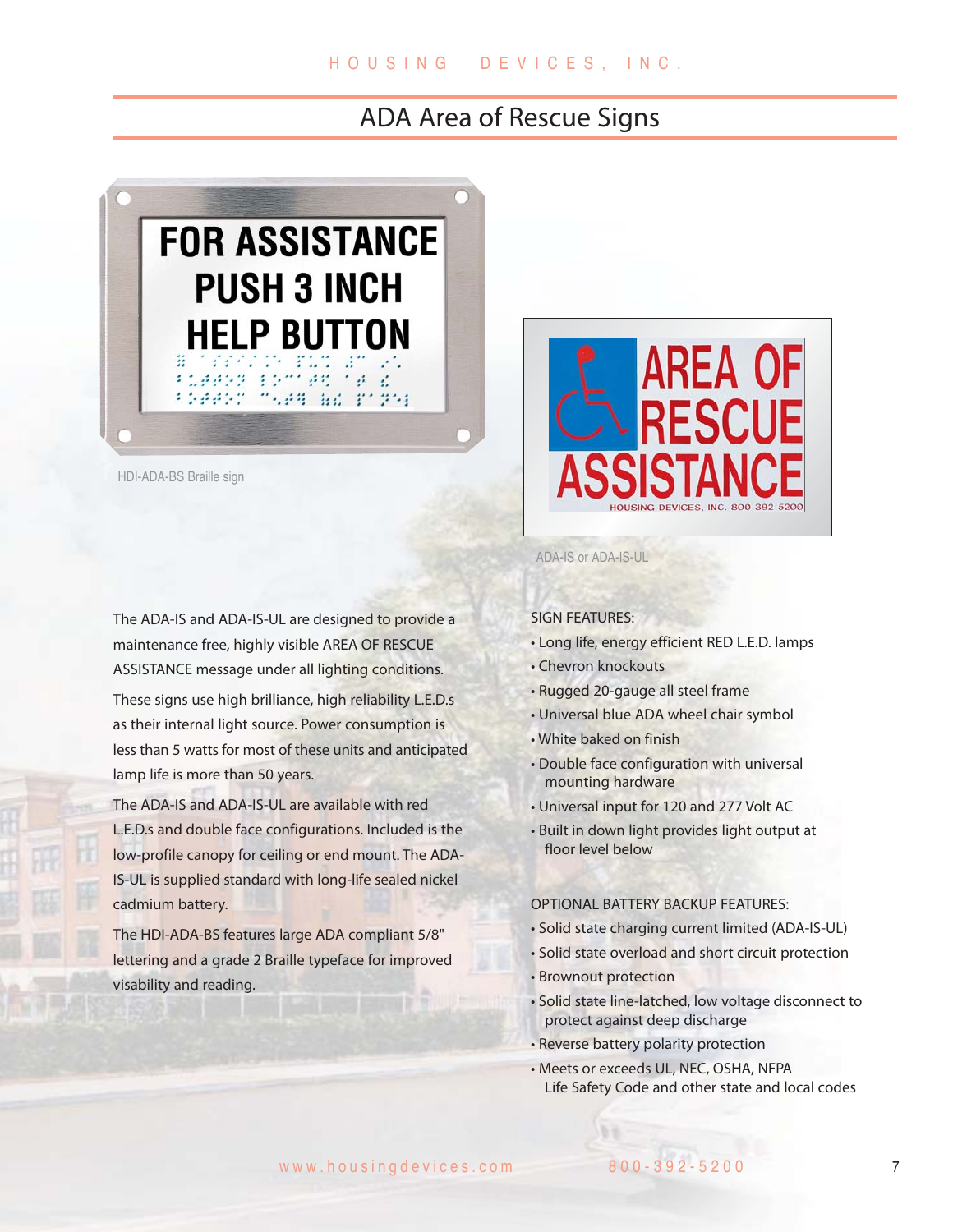### Vandal-proof Building Intercoms

### ACS Lifetime Warranty Lobby Panels





ACS-9 panel with 18 metal buttons Up to 300 buttons, sizes vary

Housing Device's intercom systems are designed to work with existing residential or commercial access control systems and may be interchanged with other manufacturers' systems in part, or as a complete replacement system.

Why settle for any intercom when you can choose from three different lines of hard-wired intercom systems in standard and custom sizes at no extra charge. Our ACS series surface or flush-mounted Vandalproof® entry intercom panels carry a lifetime warranty. We also offer solid brass intercom panels and apartment stations for architectural applications, and Econoline™ panels for the budget minded.

All panels are constructed from 16-gauge stainless steel or brass. Standard features include engraved unit numbers, engraved building names or street address headings, weather resistant mylar speakers and our unique large metal buttons for easy use by building visitors. Stamped Braille lettering is available on our stainless steel system.

All systems may be custom sized to cover existing panel openings, reducing installation time and cost.

#### STANDARD FEATURES:

• Vandalproof 16-gauge stainless steel construction

ACS-6 6" x 18" Up to 12 buttons

- Custom engraved apartment unit labels
- Large 7/16" stainless steel lobby panel buttons

24 CHARLES STREET

3

 $\overline{5}$ 

6

- Three standard sizes for 1 to 300 apartments or custom sized at no extra cost
- Surface or flush mounted
- Stainless steel directory
- 3" mylar speaker
- Tamper proof hardware
- Replaces other manufacturers' systems
- Limited lifetime warranty

### OPTIONAL FEATURES:

- Polished or brushed solid brass construction
- Electronic postal release key switch
- Card swipe and/or proximity chip readers
- CCTV pinhole camera (B & W or color)
- ADA 120 remote flashing strobe for the hearing impaired
- Permanent stamped Braille labels (not glued on strips)
- Custom designed systems available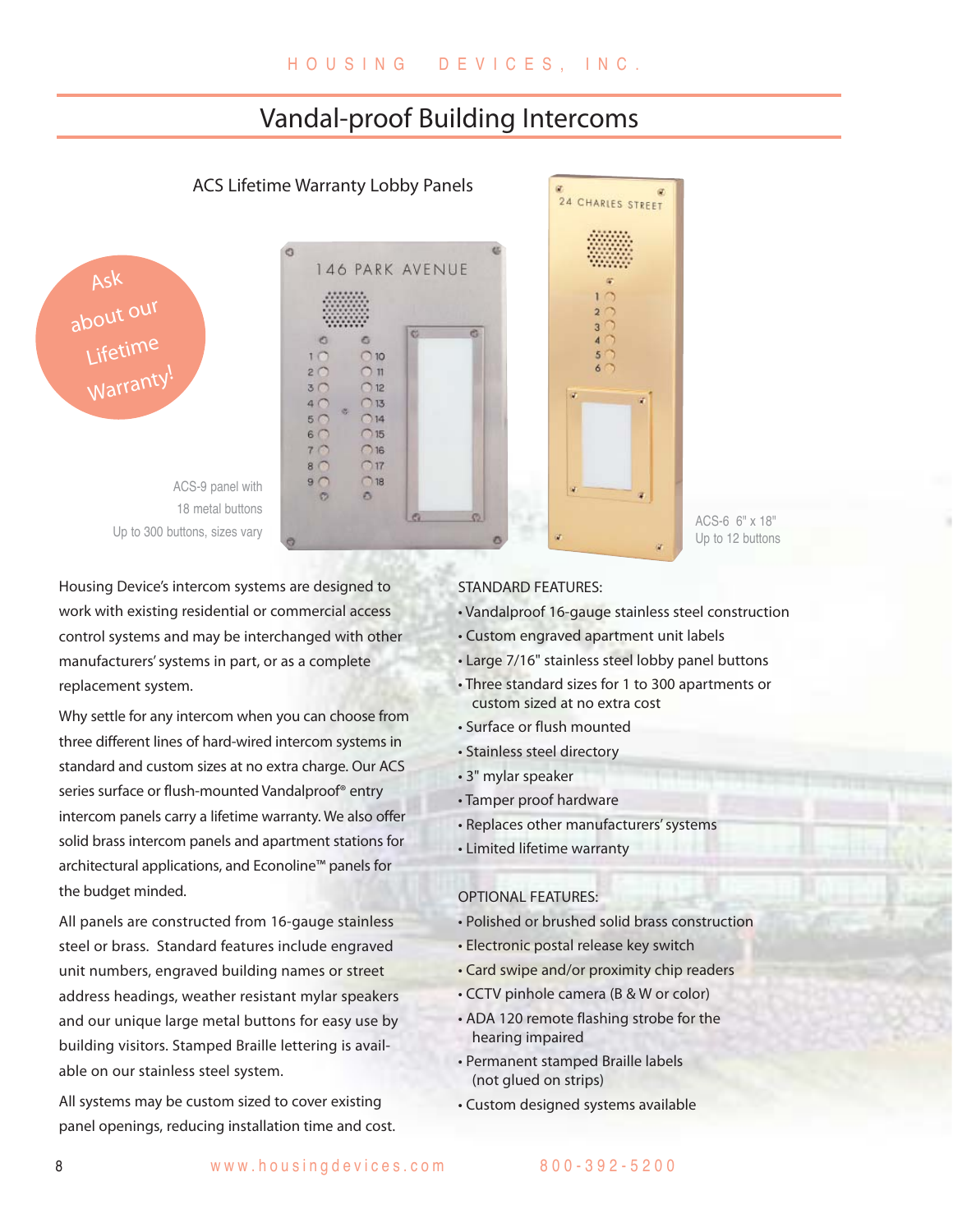### Apartment Stations



ACS-16M standard size shown (6" x 8 1/2")



ACS-17M Metal button with lifetime warranty standard size (5 1/4" x 5 1/4")



ACS-17P Plastic button standard size (5 1/4" x 5 1/4")

Perfect fit for new construction or building retrofits.

- Stainless steel stations available with metal or plastic buttons
- Brass stations available with metal buttons only
- All metal button, stainless steel stations have a limited lifetime warranty
- Two, three and four-wire common stations available
- Horizontal or vertical configurations available
- Custom mounting holes and sizes available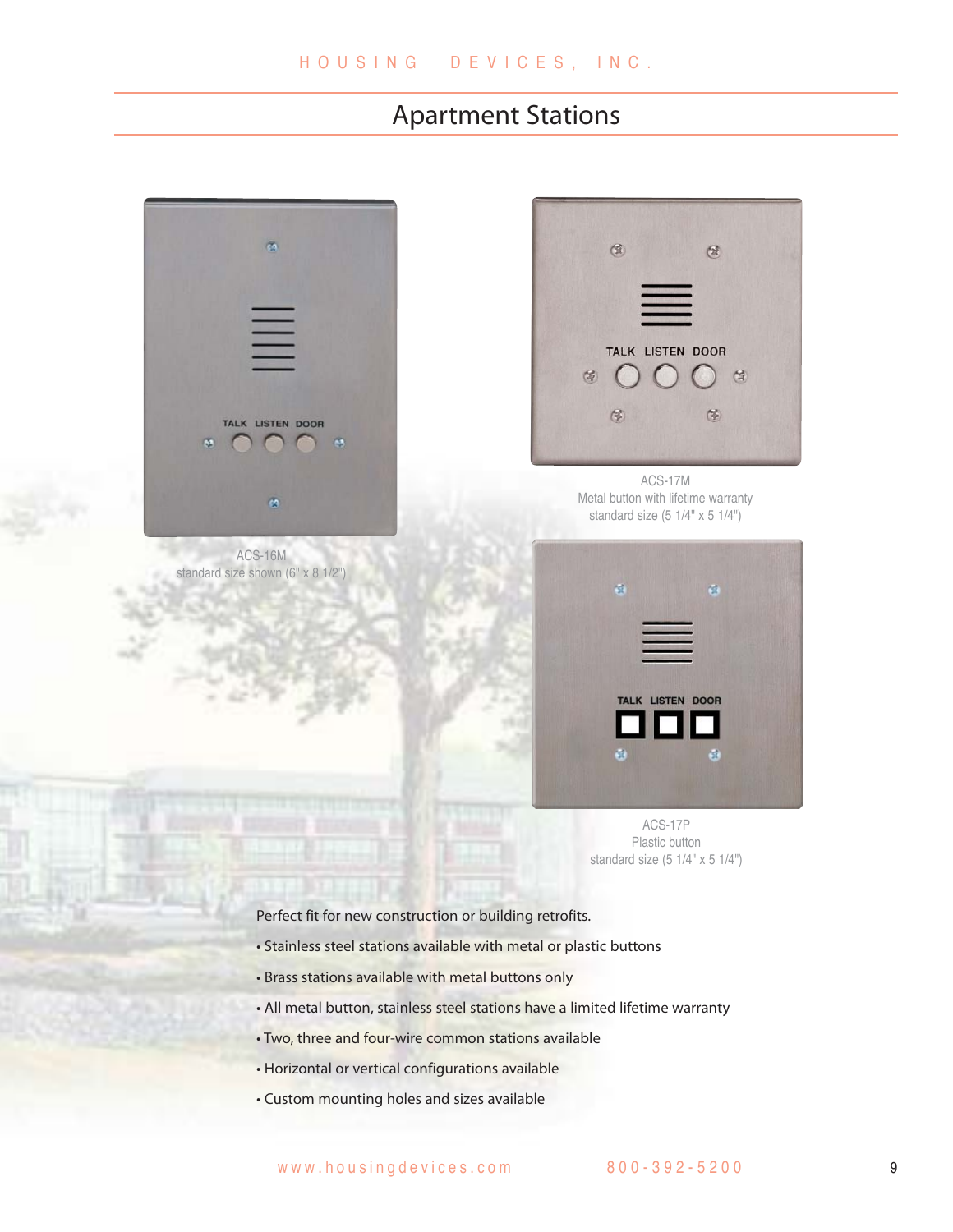### Telephone Entry Systems

riit.





e

Our versatile and cost effective telephone entry systems fill the void when hardwired intercom systems aren't practical or possible to install. These self contained telephone entry systems are easy to install and simple to set up. Whether your building has 1 unit or 1000 we have traditional phone line systems and No Phone Bill telephone entry systems to make access to your building safe, secure and cost efficient.

Housing Device's HDI 1020 telephone entry systems may be custom-sized at no extra cost to cover existing panel openings.

#### STANDARD FEATURES:

- 16-gauge stainless steel or solid brass construction
- LCD high visibility display
- Custom engraved with building name or street address
- Tenant directory
- Custom sizes at no extra cost
- Non-volatile memory
- Keypad programmable (password protected)
- Built in diagnostics
- Surface or flush mounted unit
- Remote units available for multiple location installations
- Custom designed systems available
- Two minute maximum talk time (programmable)

### OPTIONAL FEATURES:

22 PRESCOTT

 $\frac{1}{2}$  $\frac{1}{3}$  $455$  $789$ **\* 回田** 

• Models with up to 1000 name capacity

 $\alpha$ 

**DIRECTORY** 

m.

- Card reader or proximity chip interface
- Electronic building directories
- Electronic postal release
- Polished or brushed brass finish
- Heater
- Internal modem
- CCTV
- Card swipe and/or proximity chip reader
- No Phone Bill telephone entry system (NPL 3000–no outside telephone needed)
- Telephone handsets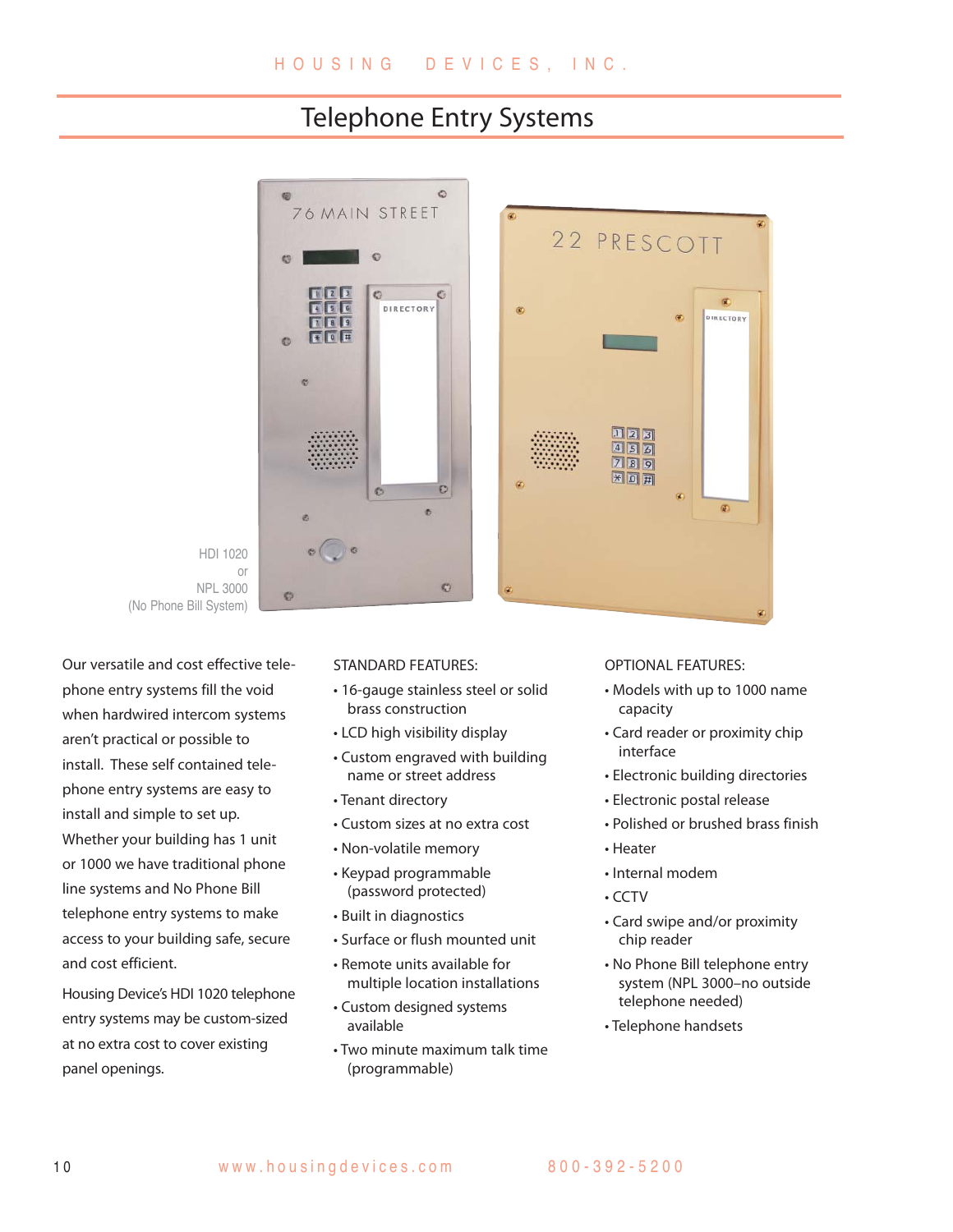### Product Warranty

### LIMITED & LIMITED LIFETIME WARRANTIES

HOUSING DEVICES, INC. (HDI) warrants this product against defects in materials or workmanship as follows:

- 1. PRODUCTS: For a period of one (1) year from the date of purchase, HDI will, at its option ("Limited Warranty"), either repair or replace the defective Product (with new or rebuilt parts/replacement) for such product(s) brought or shipped to HDI's Medford, MA location. After this one (1) year period, you must pay for all parts, shipping and labor charges. ACS-35 amplifiers are warranted for 30 days only.
- (WARRANTY PERIOD EXCEPTION: HDI Vandal Proof ACS "LIFETIME" INTERCOM PANELS and METAL BUTTON APT. STATIONS only, feature a "Limited LifeTime Warranty" as also described below in paragraphs 3,4,5,6,7.)
- 2. REPAIRS: For a period equal to the remainder of the original limited warranty period on the original Product, or for 90 days after the date of replacement, whichever is longer, HDI will repair or replace (with new or rebuilt parts/replacement) defective parts used in the repair or replacement of Products under this limited warranty.
- 3. This warranty does not cover customer education, instruction, installation, or setup adjustment problems.
- 4. This warranty does not cover cost of removal or reinstallation, cosmetic damage, or damage due to acts of God, accident, misuse, abuse, negligence, or modification of, or to any part of the Product. This warranty does not cover lost profits, lost sales, loss of the use of the Product, other consequential loss (e.g. unit rental fees, condo association fees, etc.), during the malfunction of this Product), damage due to improper operation or maintenance, installation, connection to improper voltage supply, or attempted repair of the Product by anyone other than a facility authorized by HDI. This warranty does not cover Products sold "AS IS" or "WITH ALL FAULTS", or consumables (tamper proof hardware, etc.). This warranty does not apply when the malfunction results from the use of the Product in conjunction with accessories, products, or ancillary or peripheral equipment not manufactured or authorized by HDI, and where it is determined by HDI that there is no fault with the Product itself.
- 5. This warranty is valid only in the United States.
- 6. Proof of purchase in the form of a bill of sale or receipted invoice which is evidence that the unit is within the warranty period must be presented to obtain warranty service.
- 7. The warranty is invalid if the factory applied serial number and/or label has been altered or removed from the Product.

REPAIR OR REPLACEMENT AS PROVIDED UNDER THIS WARRANTY IS THE EXCLUSIVE REMEDY OF THE CONSUMER. HDI SHALL NOT BE LIABLE FOR ANY INCIDENTAL OR CONSEQUENTIAL DAMAGES FOR BREACH OF ANY EXPRESS OR IMPLIED WARRANTY ON THIS PRODUCT, EXCEPT TO THE EXTENT PROHIBITED BY APPLICABLE LAW, ANY IMPLIED WARRANTY OF MERCHANTABILITY OR FITNESS FOR A PARTICULAR PURPOSE ON THIS PRODUCT IS LIMITED IN DURATION TO THE DURATION OF THIS WARRANTY.

For Warranty Service Information, please call HOUSING DEVICES, INC. at 781-395-5200.